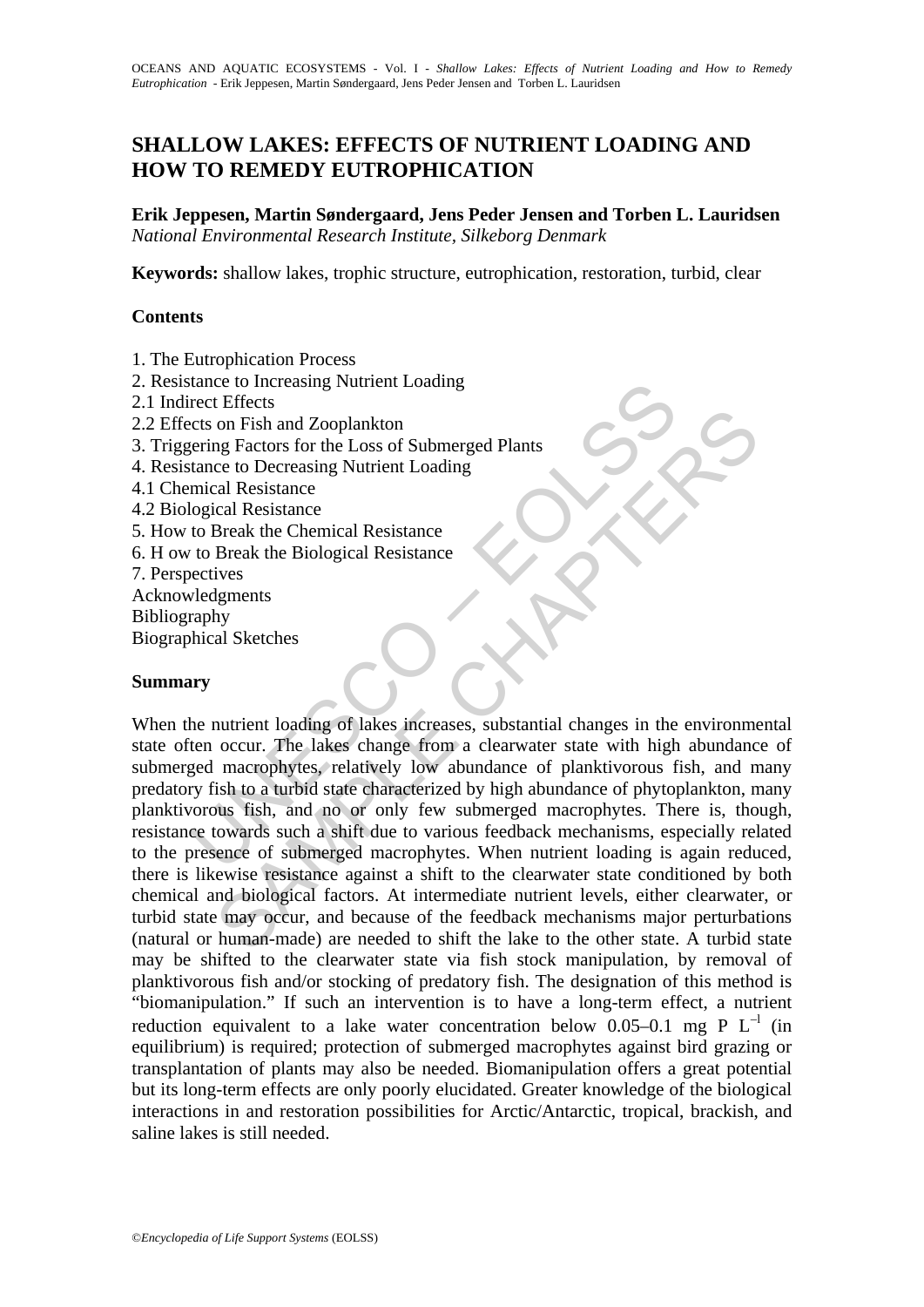## **1. The Eutrophication Process**

| 10Planktivorous fish (kg net->)                                                                                                                                 |  |
|-----------------------------------------------------------------------------------------------------------------------------------------------------------------|--|
|                                                                                                                                                                 |  |
|                                                                                                                                                                 |  |
| 100Camivorous fish (%)                                                                                                                                          |  |
| 60                                                                                                                                                              |  |
| 40<br>20                                                                                                                                                        |  |
| 0.6Zooplankton/phytoplankton                                                                                                                                    |  |
| 0.5<br>0.41                                                                                                                                                     |  |
| 0.3<br>0.2                                                                                                                                                      |  |
| 0.1                                                                                                                                                             |  |
| 200Chlorophyll a (ug 1-t                                                                                                                                        |  |
| 150<br>100                                                                                                                                                      |  |
| 50                                                                                                                                                              |  |
|                                                                                                                                                                 |  |
| 6Secchi depth (m)                                                                                                                                               |  |
|                                                                                                                                                                 |  |
|                                                                                                                                                                 |  |
| 8Maksimum depth submerged macrophytes (m)                                                                                                                       |  |
|                                                                                                                                                                 |  |
|                                                                                                                                                                 |  |
|                                                                                                                                                                 |  |
| 0.05 0.1<br>Ō.<br>0.2<br>0.4<br>50.4<br>Total phosphorus (mg P I-1)                                                                                             |  |
|                                                                                                                                                                 |  |
|                                                                                                                                                                 |  |
| E 1. August biomass of zooplanktivorous fish (measured as catch per unit effe<br>JE), catch in multiple mesh size gill nets, 14 different mesh sizes 6.25–75 mn |  |
| us summer mean lake water concentrations of total phosphorus ( $n = 65$ ). Also                                                                                 |  |
| In are the percentage of carnivorous fish, summer mean (May to October 1) on                                                                                    |  |
| ankton: phytoplankton biomass ratio, chlorophyll a concentration, Secchi dep                                                                                    |  |
| $1 \t1 \t1 \t1 \t1 \t1 \t1 \t1 \t1 \t1 \t1$                                                                                                                     |  |

Figure 1. August biomass of zooplanktivorous fish (measured as catch per unit effort (CPUE), catch in multiple mesh size gill nets, 14 different mesh sizes 6.25–75 mm) versus summer mean lake water concentrations of total phosphorus ( $n = 65$ ). Also shown are the percentage of carnivorous fish, summer mean (May to October 1) of zooplankton:phytoplankton biomass ratio, chlorophyll *a* concentration, Secchi depth, and the maximum depth of submerged macrophytes versus the lake water concentration of total phosphorus. Mean  $\pm$  standard deviation (SD) of the five total phosphorus groups

is shown. The impact of changes in total phosphorus on biological structure and physico-chemical variables is thus particularly high at low phosphorus concentrations, while only small changes occur when total phosphorus is higher than  $0.1-0.2$  mg P L<sup>-1</sup>. (Modified from Jeppesen *et al.*, 1999, *Hydrobiologia* **408/409**, 217–223.)

Shallow lakes are the most widespread lake type in the world and have a great impact as habitat and refuge for wildlife and as a recreational resort. Palaeoecological studies of lake sediments have shown that anthropogenic activities such as afforestation and early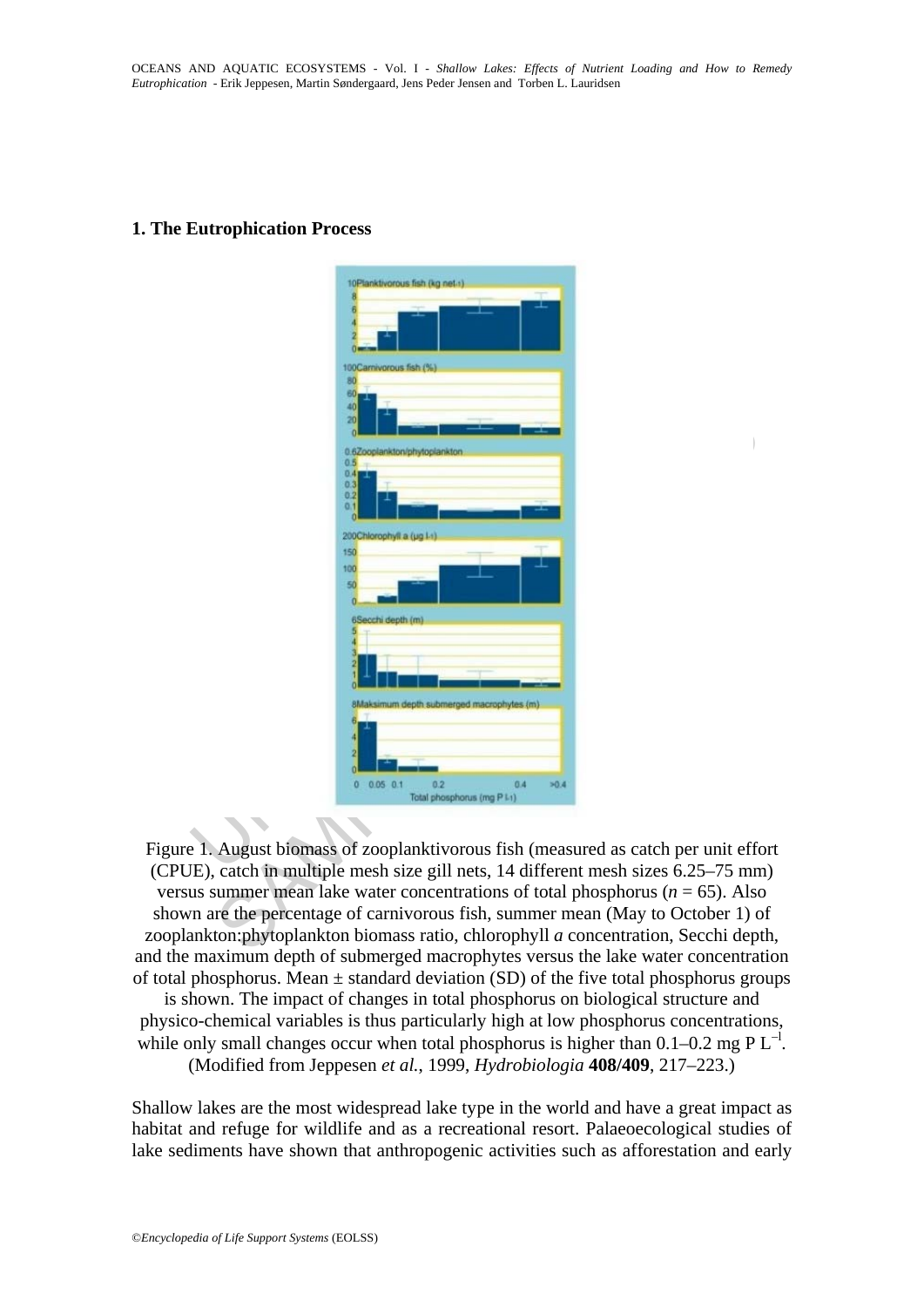agriculture have long affected the nutrient state of lakes and their ecology.



Figure 2. Biomass (CPUE, catch in multiple mesh size gill nets ±SD, cf. Figure 1) of various quantitatively important fish species in Danish lakes versus summer mean total phosphorus concentrations in the lake water. The first three species are carnivorous, while the last two are plankti-benthivorous.

During the past century, increased urbanization and sewage disposal, regulation of wetlands and streams, and more intensive farming practices have increased the nutrient loading to many shallow lakes worldwide, not least in the industrialized part of the world. This has resulted in major changes in biological structure and dynamics of the lakes and often a shift from a clearwater to a turbid state (Figures 1–3). A typical scenario in northern Europe is as follows: At the top of the food chain major changes have occurred in the fish community. At low nutrient concentrations, predatory perch (*Perca fluviatilis*) and pike (*Esox lucius*) dominate the fish community. Synchronously with eutrophication, the biomass of fish increases (Figure 2), and a shift to dominance of cyprinids occurs, especially of roach (*Rutilus rutilus*) and bream (*Abramis brama*) (Figure 3). Roach and bream are zooplanktivorous and their increased biomass results in enhanced predation pressure on zooplankton and thereby reduced grazing pressure on phytoplankton. Changes in size structure of zooplanktivorous fish towards dominance by small specimens further enhance the predation pressure on zooplankton. The biomass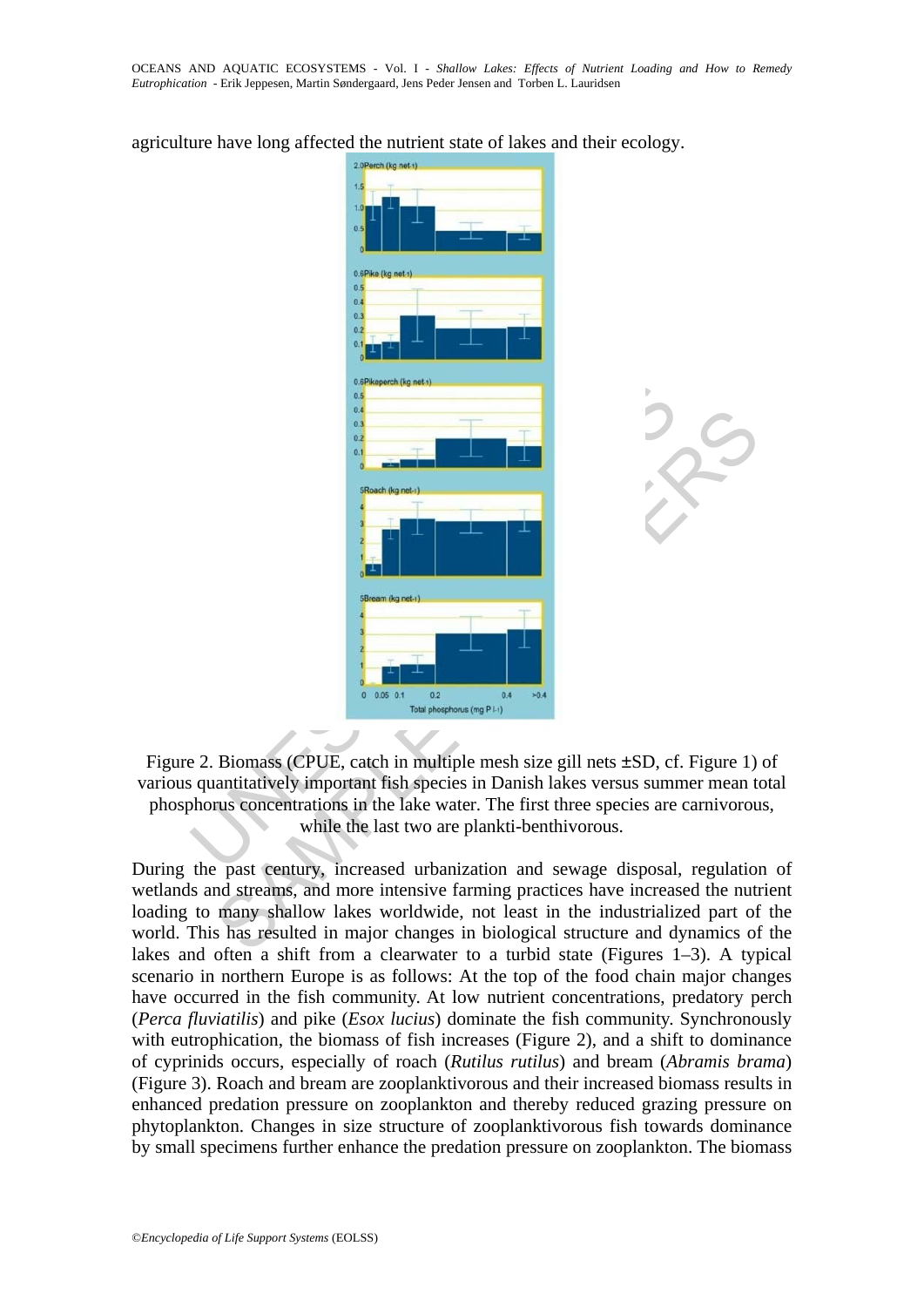ratio of zooplankton to phytoplankton decreases from 0.5–0.8 in mesotrophic lakes to less than 0.2 when phosphorus concentrations are above 0.10–0.15 mg P  $L^{-1}$  (Figure 1), the latter figure being so low that zooplankton is not capable of controlling the phytoplankton whose turnover time in eutrophic lakes may be 0.5–2 days. With decreasing grazing pressure by zooplankton and snails and increased nutrient supply, the biomass of phytoplankton increases, resulting in reduced Secchi depth. An increase in fish predation may also reduce snail abundance and thus grazing of epiphytes on plants, which also impoverishes the growth conditions for submerged macrophytes. The plants disappear and the food source for a large number of birds is diminished. The result is a lake with a large biomass of roach and bream, high abundance of phytoplankton, few or no submerged macrophytes and a greatly reduced density of birds dominated by fisheating species (Figures 1–3).



Figure 3. Scheme illustrating how the biological strucutre and dynamics change along a gradient in nutrient loading. At low loading, the lake is in a clearwater state, and owing to numerous feedback buffer mechanisms the clearwater state is maintained at increasing loading, although predation at the various food web levels increases. At a lake-specific threshold, a shift occurs to a completely different state: the turbid state, which also holds a number of stabilizing feedback mechanisms. At intermediate nutrient level, two alternative states may occur: the turbid and the clearwater state, and perturbations (natural climate-mediated or human-made changes) are needed to shift the lake from one state to the other.

## **2. Resistance to Increasing Nutrient Loading**

Frequently, the shift to the turbid state does not occur gradually concurrently with increasing nutrient level, but rather abruptly when a given lake-specific nutrient threshold is reached (Figure 3). Often considerable resistance towards the shift is found. The reasons are various (Box 1). When the nutrient loading increases macrophyte biomass increases, resulting in increased nutrient fixation in macrophytes and epiphytes. During summer, part of the added nutrients is thus not available to the phytoplankton. Moreover, increased abundance of submerged macrophytes may indirectly reduce available nutrients. They reduce sediment resuspension, which otherwise often results in increased nutrient release to the water. Some investigations moreover indicate that the roots and larger surface area contributed by the plants promote denitrification, and hence, nitrogen loss from the lake. Low oxygen concentrations within the macrophyte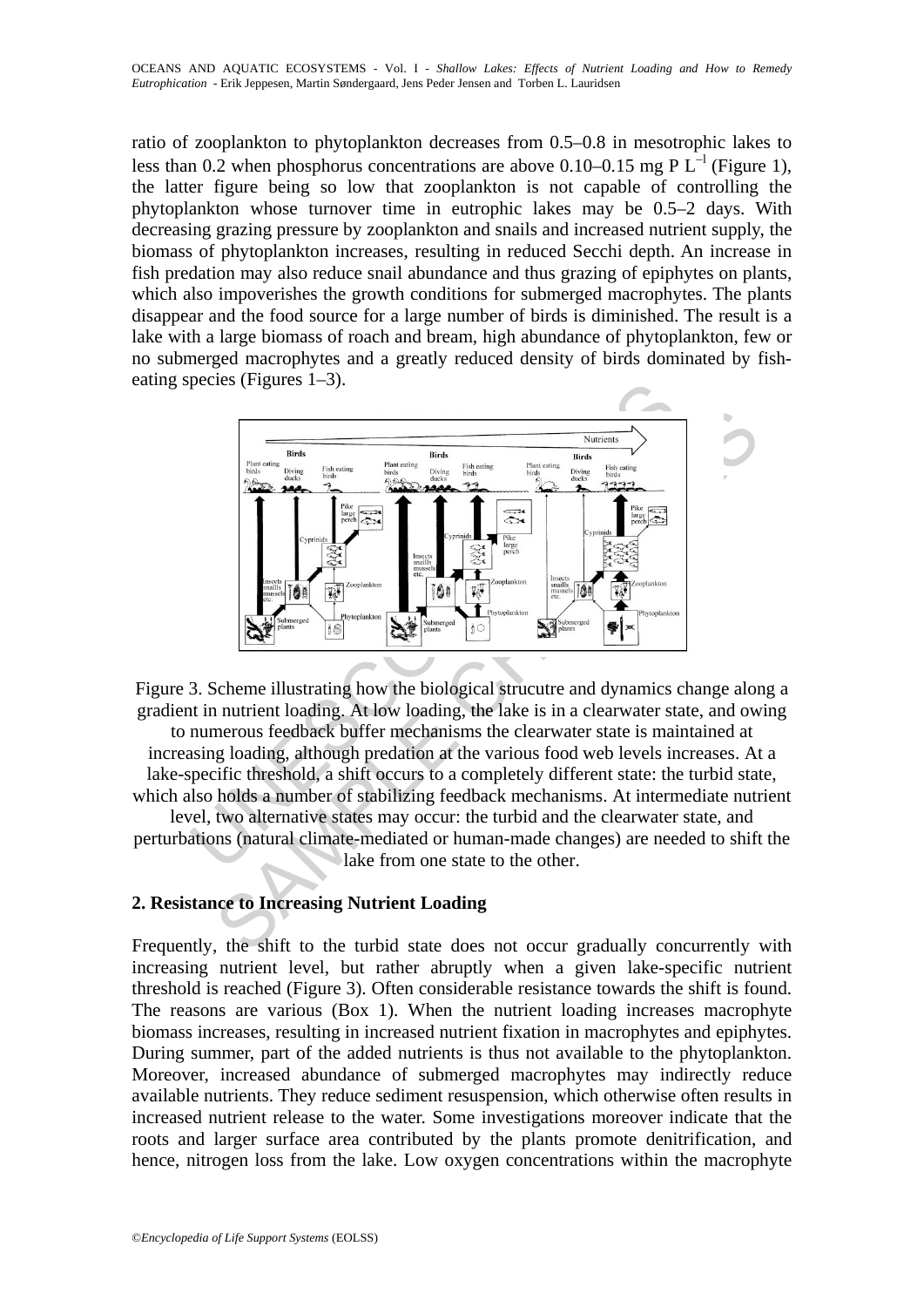beds, not least at night, are supposed to have similar effects. Finally, submerged macrophytes may locally diminish phytoplankton by shading.



Figure 4B. The concentration of chlorophyll *a* plotted against the TP concentration and submerged macrophyte coverage in 84 Dutch shallow lakes. The surface is interpolated through the data points. In lakes with a high coverage of submerged plants chlorophyll hardly increases with the phosphorus concentrations. At low density of submerged macrophytes, chlorophyll *a* increases (phytoplankton biomass) with increased total phosphorus in consequence, whereas there are no changes in chlorophyll *a* when plant density is high. (From Scheffer (1998). See reference list.)

Figure 4C. Multiple factors explain why temperate nutrient-rich lakes with high macrophyte coverage are maintained in a clearwater state.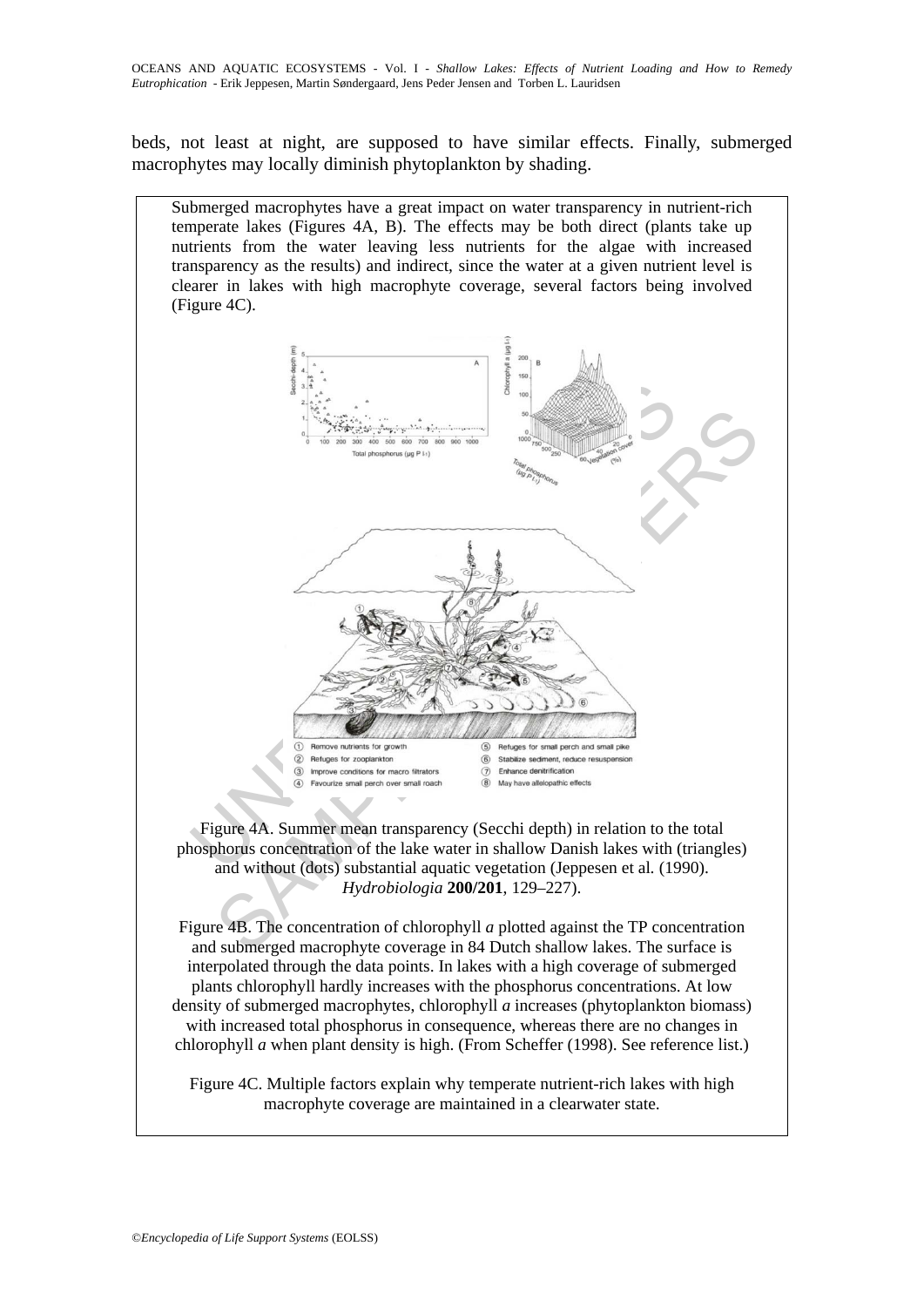### Box 1. Submerged macrophytes maintain clearwater conditions

# TO ACCESS ALL THE **16 PAGES** OF THIS CHAPTER, [Click here](https://www.eolss.net/ebooklib/sc_cart.aspx?File=E1-06-02-01)

### **Bibliography**

- - -

Carpenter S. R. and Kitchell J. F., eds. (1993). *The Trophic Cascade in Lakes*. Cambridge: Cambridge University Press. [The results of comprehensive full-scale experiments undertaken to elucidate the cascading effects of fish on lake ecosystems.]

Gulati R. D., Lammens E. H. H. R., Meijer M.-L., and van Donk E. (1990). Biomanipulation, tool for water management. *Hydrobiologia* **200/201**, 1–628. [Proceedings from the first biomanipulation conference including numerous case-studies.]

**aphy**<br> **s** F. S. R. and Kitchell J. F., eds. (1993). *The Trophic Cascade in Lakes*, Camb<br>
y Press. [The results of comprehensive full-scale experiments undertaken<br>
effects of fish on lake ecosystems.]<br>
D., Lammens E. H. *R* and Kitchell J. F., eds. (1993). *The Trophic Cascade in Lakex*, Cambridge: Canb<br>
ress. [The results of comprehensive full-scale experiments undertaken to elucidate<br>
cets of fish on lake ecosystems.]<br>
Lammens E. H. H. Hansson L-A., Annadotter H., Bergman E., Hamrin S. F., Jeppesen E., Kairesalo T., Luokkanen E., Nilsson P.-Å., Søndergaard M., and Strand J. (1998). Biomanipulation as an application of food chain theory: constraints, synthesis and recommendations for temperate lakes. *Ecosystems* **1**, 558–574. [The latest review on biomanipulation as a restoration tool.]

Jeppesen E., Søndergaard Ma., Søndergaard Mo., and Christoffersen K, eds. (1998). *The Structuring Role of Submerged Macrophytes in Lakes*, 421 pp. Ecological Studies Series, Vol. 131. New York: Springer Verlag. [Covering the multi-effects of submerged macrophytes on biological structure and dynamics as well as water quality.

Moss B. (1998). Shallow lakes biomanipulation and eutrophication. *Scope Newsletter* **29**, 45 pp. [A wellillustrated and easily accessible introduction to the topic.]

Sas H., ed. (1989). *Lake restoration by Reduction of Nutrient Loading. Expectation, Experiences, Extrapolation*, 497 pp. Sankt Augustin, Germany: Academia Verlag Richardz Gmbh. [The so far most comprehensive book on the response of lakes to reduced nutrient loading.]

Scheffer M. (1998). *Community Dynamics of Shallow Lakes*, 357 pp. New York: Chapman and Hall. [The hitherto most comprehensive book on shallow lakes with focus on theoretical aspects and models.]

Scheffer M., Hosper S. H., Meijer, M.-L., Moss B., and Jeppesen E. (1993). Alternative equilibria in shallow lakes. *Trends in Ecology and Evolution* (TREE) **8**, 275–279. [First review of the evidence for the alternative state hypothesis of shallow lakes.]

Søndergaard M., Jensen J. P., Jeppesen E., and Lauridsen T. L. (2000). Lake restoration in Denmark. *Lakes and reservoirs: Research and Management*. London: Blackwell Publishing Ltd. [Covering the most recent experience with lake restoration in Denmark.]

Walz N. and Nixdorf B., eds. (1999). Shallow Lake '98. *Hydrobiologia* **408/409**, 1–394. [Proceedings from the most recent conference on shallow lake dynamics. Contains a number of case studies on trophic structure, biotic and nutrient dynamics, and lake restoration.]

#### **Biographical Sketches**

**Erik Jeppesen**, Professor, DSc. His main interests are trophic structure and dynamics in temperate and arctic lakes, palaeolimnology including lake responses to reduced nutrient loading, and lake restoration. His has more than 120 scientific publications in international refereed journals and books.